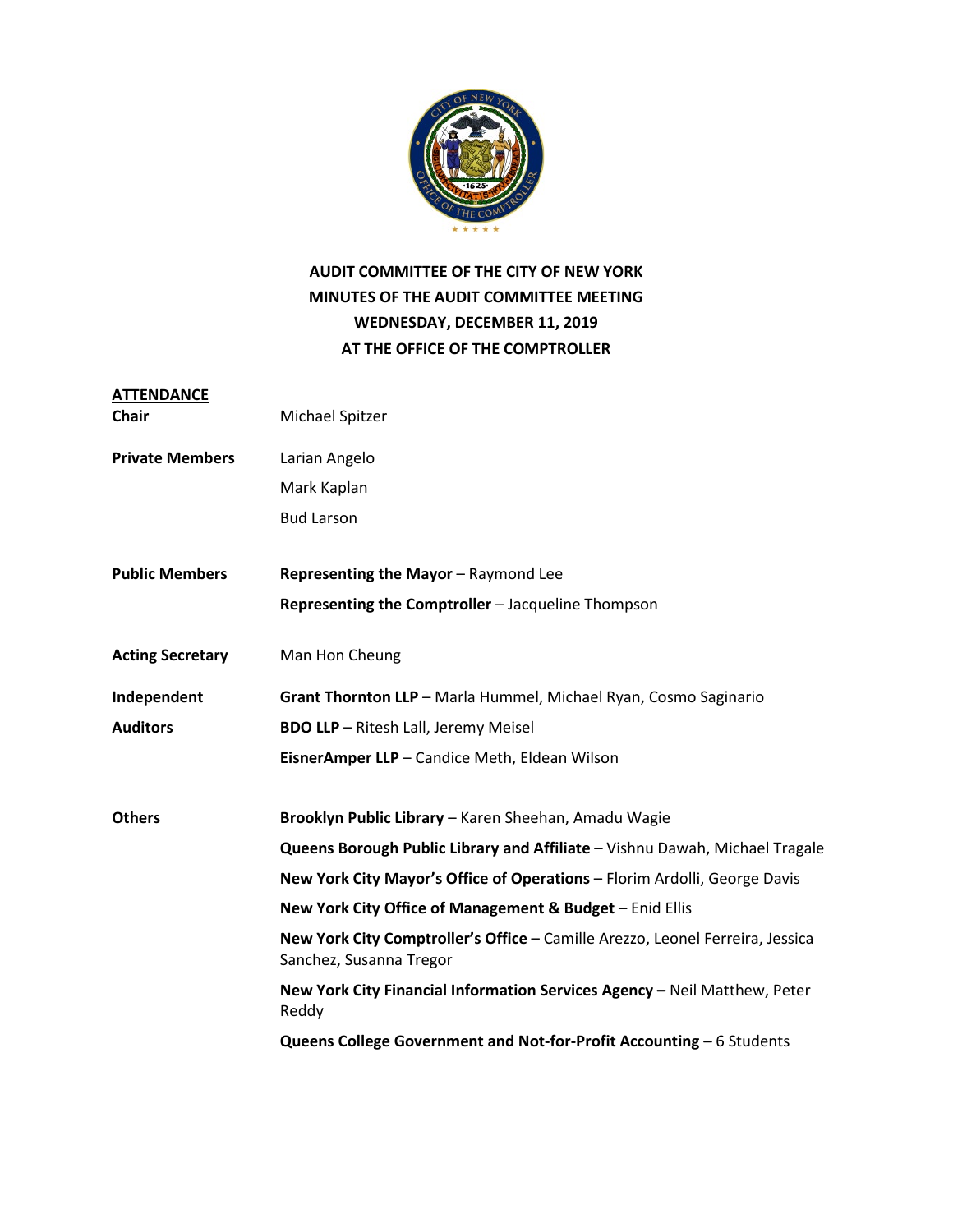## Audit Committee Meeting – December 11, 2019

### **I. Call to Order and Roll Call**

Mr. Michael Spitzer, Audit Committee Chairman, called the meeting to order at 9:30 a.m. Mr. Man Hon Cheung, Acting Committee Secretary, took roll call; a quorum was present.

## **II. Motion to Accept the Draft Minutes of the Audit Committee Meeting held November 12, 2019**

The first agenda item was the approval of the draft minutes of the November 12, 2019 Audit Committee Meeting. Chairman Spitzer inquired if there were any comments on the draft minutes as presented. Subject to any non-substantive editorial comments submitted to Mr. Cheung, the Committee approved the draft minutes of the November 12, 2019 Audit Committee Meeting.

# **III. Presentation of the Financial Statements and Management Letters (where applicable)**

The next agenda item was the review of the financial statements and management letters of the following entities for the fiscal year ended June 30, 2019:

- Brooklyn Public Library
- The Queens Borough Public Library and Affiliate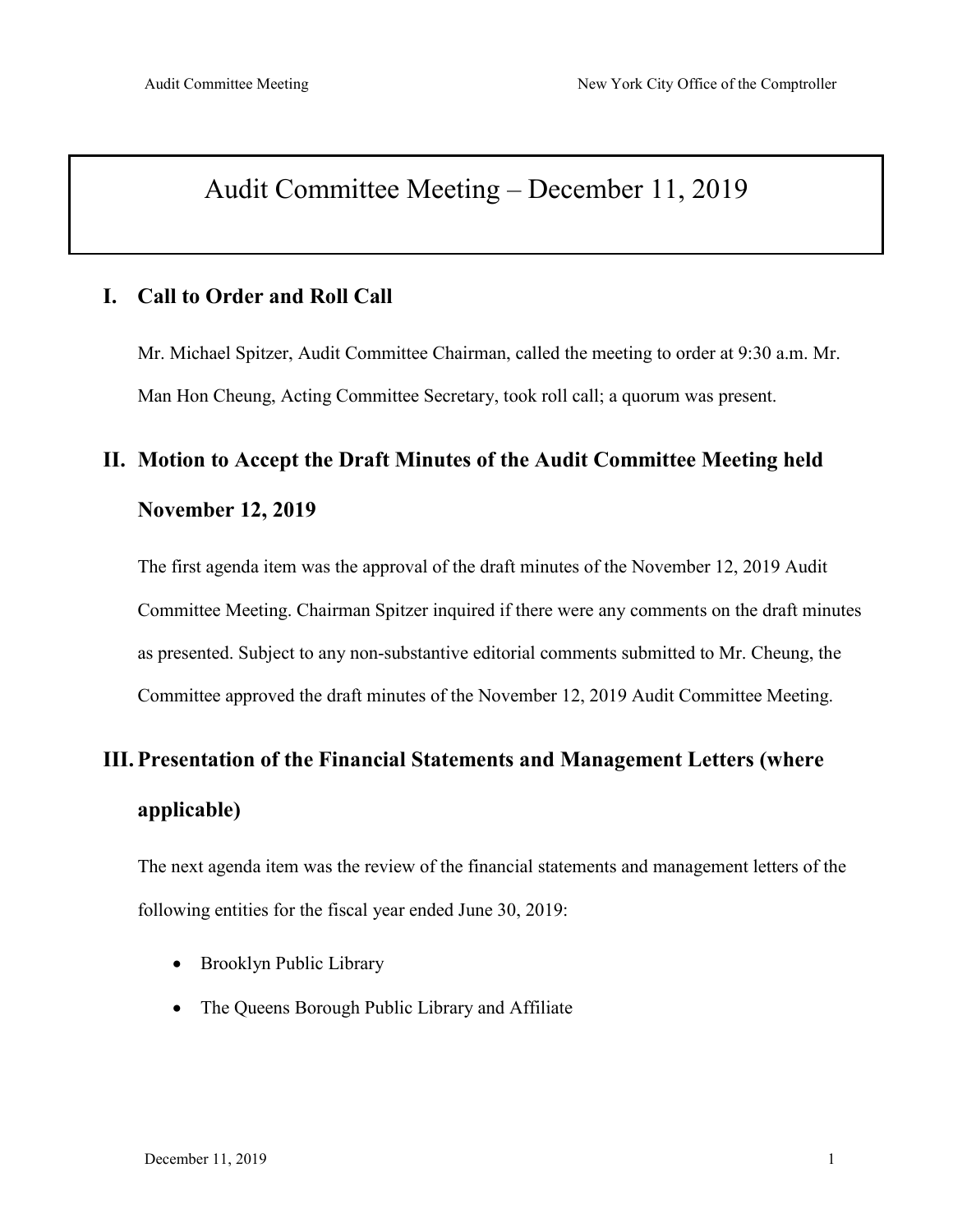#### **Brooklyn Public Library**

Ms. Karen Sheehan, Executive Vice President, Finance and Administration, and Chief Financial Officer of the Brooklyn Public Library (BPL) introduced the other representative of BPL, Mr. Amadu Wagie, Vice President, Finance, and the representatives of EisnerAmper LLP, BPL's independent auditors.

In Fiscal Year 2019, BPL's circulation, including print and electronic media, totaled 12.9 million. In addition, BPL is the borough's largest provider of free computer and internet access, hosting 1.6 million computer sessions. While computer sessions decreased, wireless connections increased, from 508,000 in Fiscal Year 2018 to 1.5 million in Fiscal Year 2019, as patrons brought their own devices for WiFi access.

In addition, over 2,000 volunteers provided a total of 94,000 hours of service to the library, and BPL branches hosted 7.9 million visits as measured by door count. The library hosted 73,000 programs attended by more than 1.1 million people.

BPL had approximately five million printed materials; it also provides its patrons with access to over 1.1 million e-books and 472,000 audio books, compared to 1.1 million and 363,000, respectively, the year before. Also, BPL had 11 million visits to its website and responded to 4.2 million electronic reference inquiries.

To address the significant deferred maintenance needs of its facilities, BPL partnered with the City to undertake some renovations. The initial project is a \$23 million renovation of the Greenpoint library branch, which is expected to reopen this winter. BPL is also currently working on a \$38 million renovation to the Central Library and expects the effort to continue for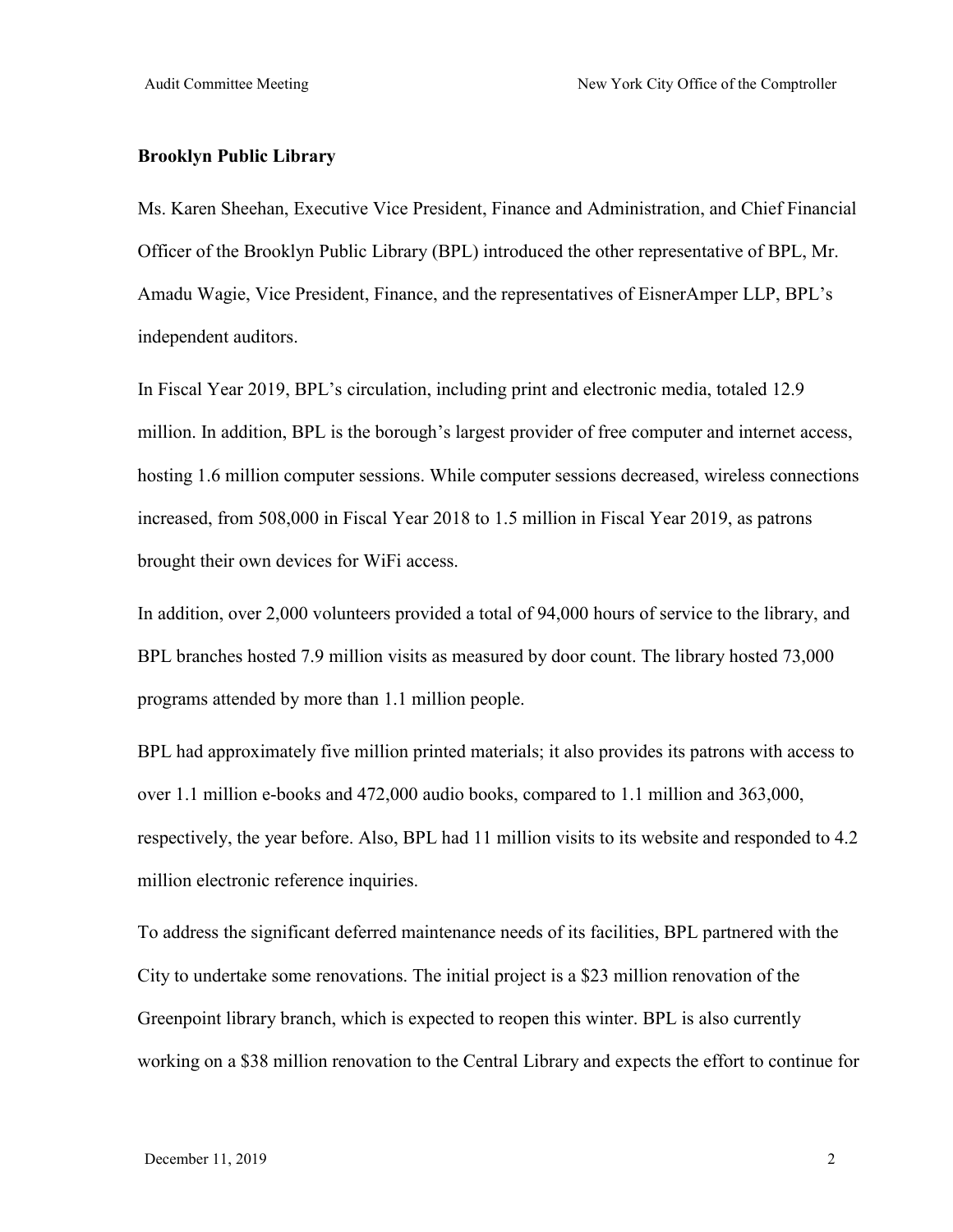the Brooklyn Heights and Sunset Park libraries, both of which were disposed of by the City and are to be redeveloped as mixed-use facilities.

The library adopted the mandatory change to the presentation format of its financial statements required of all non-profit entities by the Financial Accounting Standards Board (FASB). The primary changes included the classification of net assets, expenses categorization, liquidity, and available resources disclosure.

The BPL's auditors, EisnerAmper LLP, issued an unmodified opinion of the library's financial statements for the year ending June 30, 2019, with a comparison for June 30, 2018. The statements of financial position and activities are presented in the new FASB-required format, with Fiscal Year 2018 restated to conform with the current year's formats.

As of June 30, 2019, the BPL had total assets of \$151.1 million, up approximately \$13.7 million from the previous year. This is comprised of:

- Cash and cash equivalents, the year-end balance of which increased by \$3.5 million year-over-year.
- Receivables, which increased by \$9.1 million, primarily due to uncollected receivables from the City for city capital grant projects (in particular Greenpoint, at \$4.9 million, and the Central library phase one, at \$6.1 million).
- Investments decreased \$1.8 million, primarily due to the liquidation of a CD held at Iberia Bank. The fair value of the portfolio managed by Rockefeller Capital Management increased by \$400,000, net of the annual operating payout of \$1.9 million, due to the performance of the financial markets.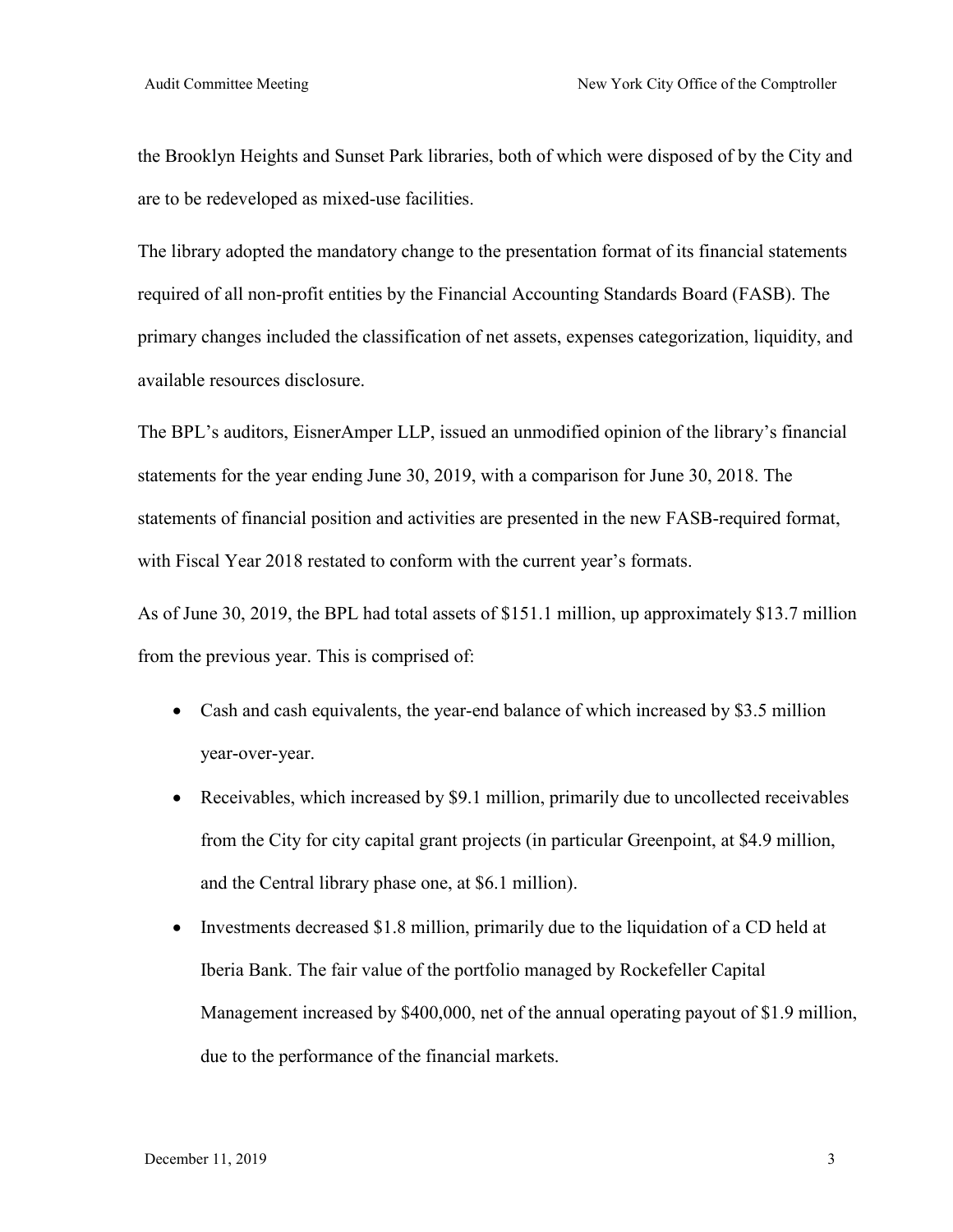- Prepaid and other assets increased by \$689,000 year-over-year, due to the prepayment of certain expenses to take advantage of early payment discounts.
- Property and equipment increased by approximately \$2.8 million, primarily due to the cost of construction-related projects.
- Accounts payable and accrued expenses increased by \$5.8 million as a result of the timing of payment of year-end invoices, including construction-related bills for the Greenpoint and Central Library projects.
- Accrued wages and related liability increased by \$2.8 million, due to a \$1.3 million increase in the library's terminal leave obligations and the timing of the last payroll of the fiscal year.
- Following the adoption of the new financial statements format, net assets without donor restrictions were \$86.3 million, and net assets with donor restrictions were \$30.5 million, including \$2.7 million held in perpetuity.
- Total operating revenues and support were \$179.7 million, up \$8.7 million over Fiscal Year 2018. Changes were primarily due to the net impact of City's revenue being up \$6.7 million year-over-year, because of additional funding for operations, health insurance, and collective bargaining settlements, and the federal revenue being up \$377,000, due to three new \$125,000 literacy grants.
- Total operating contributions were up approximately \$1.4 million over last year, in part due to a \$2.4 million donation from the Stavros Niarchos Foundation.
- Total operating expenses increased by \$8.7 million, to \$175.7 million, over Fiscal Year 2018, mainly due to a \$4.7 million increase in salary and related expenses driven by the general increase in health insurance costs and cost-of-living adjustments, including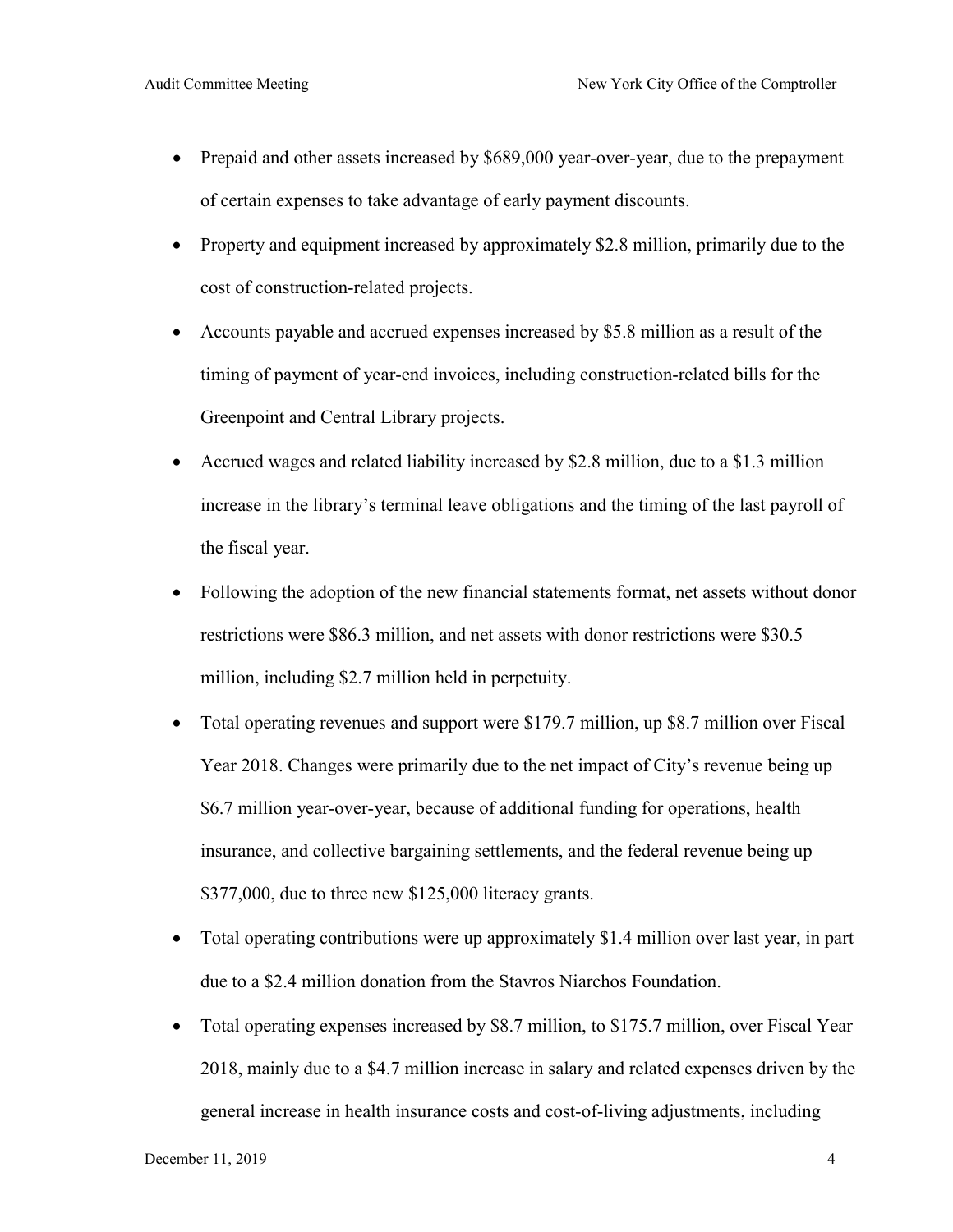retroactive collective bargaining payments. Professional fees were also up \$3 million, primarily due to the programmatic cost of an artist in residence program funded by the Stavros Niarchos Foundation.

- Non-operating activities include grants and capital contribution revenue of approximately \$15 million, including \$1.8 million from a New York State Education Department construction grant for Greenpoint, \$1.8 million from the National Fish and Wildlife Foundation for Greenpoint, and \$11.5 million from a New York City capital grant for the same program (\$5.3 million) and Central Library phase one (\$6.2 million).
- Investment income not used in operations for the year was approximately \$1 million versus \$700,000 for Fiscal Year 2018.

A question and answer session took place after the presentation. Several matters were discussed including:

- The term "underwater" in the financial statements is associated with the Financial Accounting Standards Board's Accounting Standards Update 2016-14.
- The completion of the Greenpoint renovation is estimated to be at the beginning of February 2020.
- 'BookOps' is a partnership between BPL and the New York Public Library to distribute both libraries' materials, which BPL states is a superior system for distribution.
- The line-of-credit agreement detailed on page 24 of BPL's financial statements has been cancelled.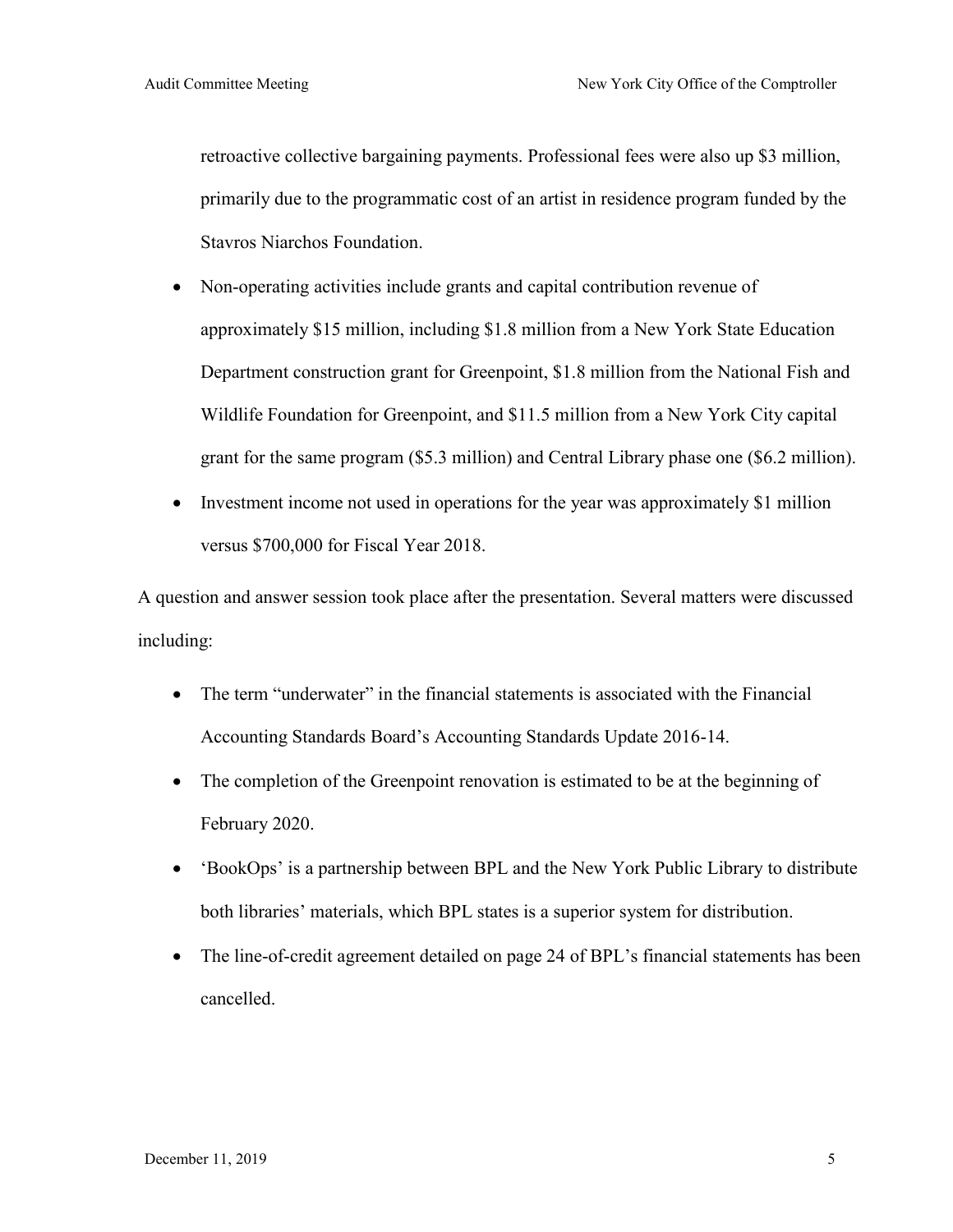• The Committee noted that there is a new City mandate for duplex printing.

[Although double-sided printing is a preferable practice from environmental and economic perspectives, currently there is no legal requirement for agencies to print double-sided.] There being no further questions, Chairman Spitzer thanked the representatives of the BPL for their participation at today's meeting.

#### **The Queens Borough Public Library and Affiliate**

Mr. Michael Tragale, Chief Financial Officer and Senior Vice President of The Queens Borough Public Library (Queens Library) introduced the other representative of Queens Library, Mr. Vishnu Dawah, Controller, and the representatives of BDO LLP, Queens Library's independent auditor.

The Queens Library's visitor count was 10.9 million, its circulation of materials was 11.6 million, its collection contains 5.4 million items, and the library hosted public access to 2.7 million computer sessions.

Queens Library's operating budget was \$168.5 million. The library ran 87,600 programs through the year, with program attendance of 1.65 million. The library has 6,900 public access computers, down slightly because Queens Library had to discard some obsolete equipment, which will be replaced. Wireless use at the library was at about 500,000.

In the past year, the Queens Library was able to cut its line of credit from \$8 million to \$4 million by controlling the growth of personal service. Queens Library had to pay \$3 million in collective bargaining, some of which was covered by the City. The Program to Eliminate the Gap (PEG) notification from the City in the February Plan helped prepare Queens Library to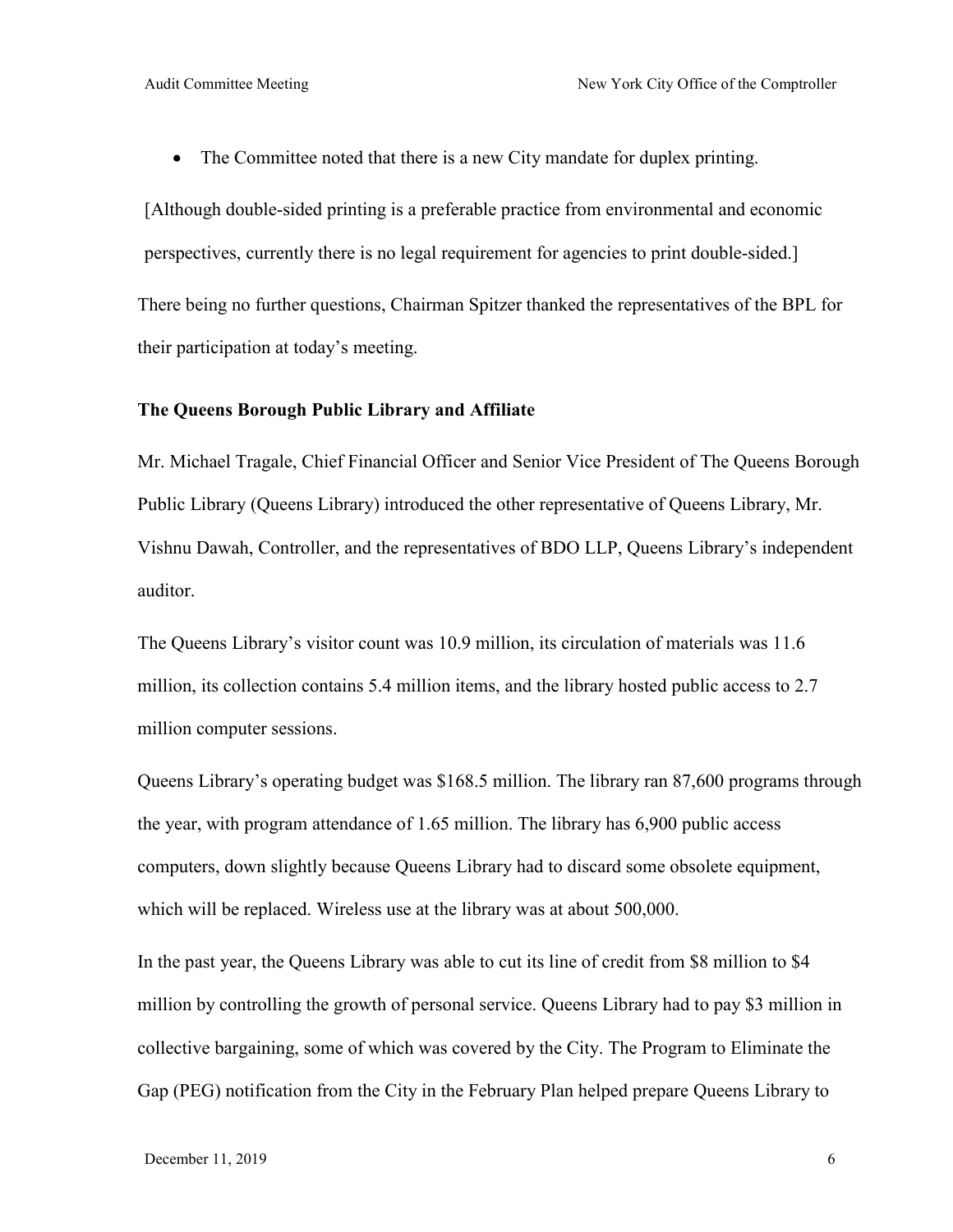implement contingency planning to address both the prior year's line of credit and a potential PEG reduction of \$2.5 million in Fiscal Year 2020, which did not materialize.

Queens Library's Notes to the Consolidated Financial Statements for investments were improperly displayed in the prior year's financial summary; currently, the fixed income portion of the investments are indicated at a level that is in line with the library's finance and investment committee policy.

In addition, cyber security was an issue last year. For the past two years, Queens Library has hired a consultant firm to perform a network penetration test to identify any critical concerns. Both tests received positive results and the library has quickly remediated any critical or high issues. Queens Library has also engaged a company to guide the library on cyber security and that company will also perform another intrusion test.

Queens Library has reintroduced network compliance and controls on network traffic and segmented the public computer access from the staff computer access to limit crossover and intrusions from the public devices. The library has also upgraded its Windows environment.

The Library's auditors, BDO LLP, issued an unmodified opinion on the audited financials; there were no new findings this year in the management letter comments. One change this year was the adoption of the new accounting principle for the presentations of financial statements, commonly referred to as ASU 2016-14.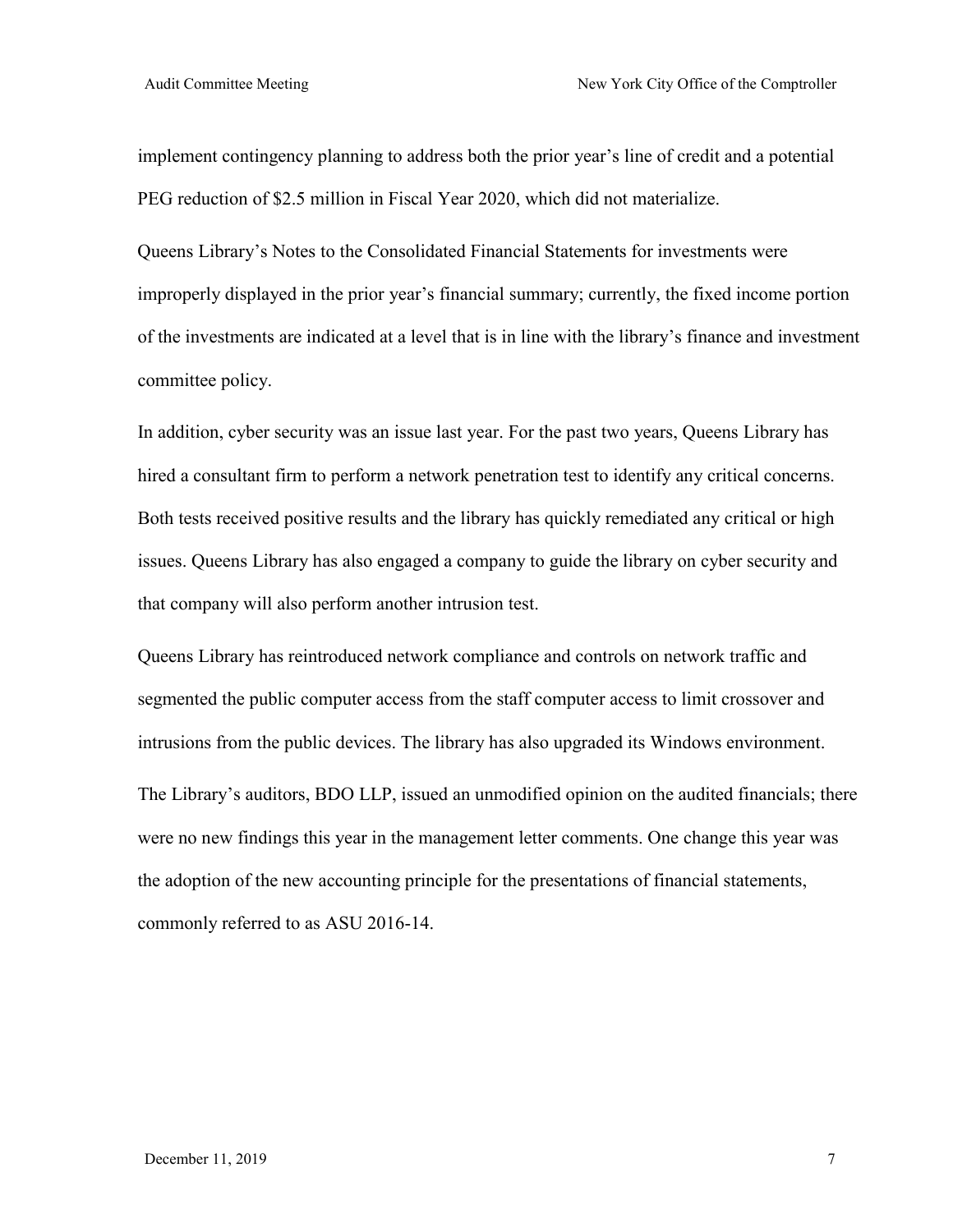A question and answer session took place after the presentation. Several matters were discussed including:

- Queens Library explained that the different line of credit figures are due to the library being self-insured and part of its workers' compensation covenant is related to the line of credit. The amount wasn't actually used, but it was an offset in terms of the self-insurance program. The library said it could clarify the matter further in the future.
- A question was raised concerning whether Queens Library is part of the NYC Other Postemployment Benefits (OPEB) Plan. The Committee believes that Queens Library should be covered by the City's OPEB plan, and recommended that Queens Library investigate the issue.
- Queens Library will add text that indicates it monitors its bank accounts.
- The Committee recommended that on page 18, under "Funding Policies," the financial statement specify that "the Comptroller" refers to the New York State Comptroller.

There being no further questions Chairman Spitzer thanked the representatives of the Queens Library for their participation at today's meeting.

## **IV. Executive Session**

There being no further business for the public session, Chairman Spitzer asked for a motion to enter into Executive Session. A motion was made to go into Executive Session for the purpose of discussing non-public financial information about The City of New York. The motion was unanimously approved.